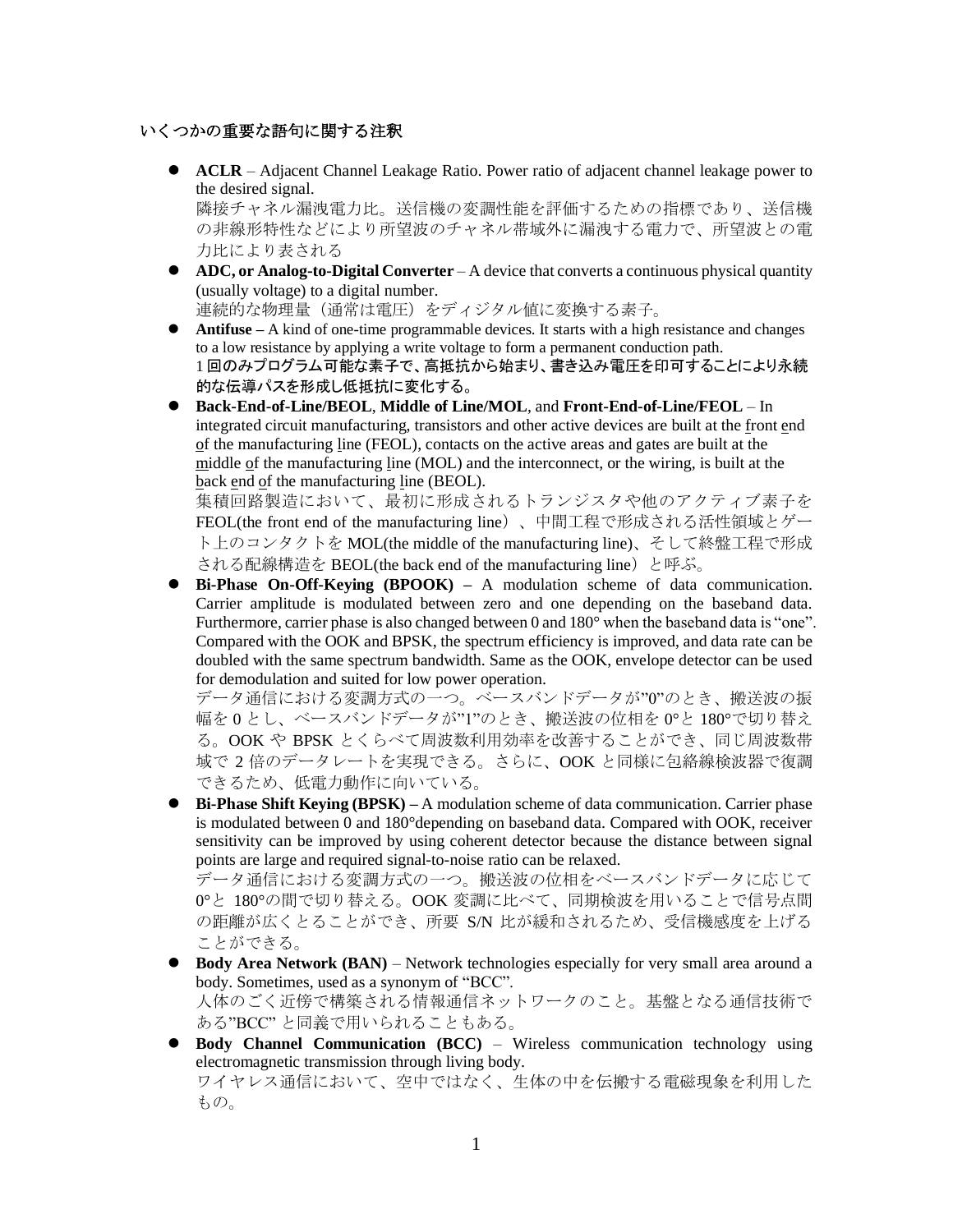⚫ **Bootstrapped Switch** – Characteristics of a switch made of transistors, such as its ON resistance are usually dependent on its input signal. This introduces distortion at the output of the switch, which is problematic especially in a sample-and-hold circuit used in analog-todigital converters. Switch bootstrapping is a circuit technique to mitigate this signal dependence of the switch characteristic. When the switch is ON, the input voltage signal to the source terminal of the transistor is also added to the gate control voltage in order to cancel out the input signal component in the voltage between gate and source terminals.

一般的に、トランジスタで作られたスイッチではオン抵抗などの特性は入力信号に 依存する。これによりスイッチ出力には歪みが生じ、特にアナログ・デジタル変換 回路におけるサンプル・ホールド回路などで問題となる。スイッチのブートストラ ップはこのスイッチ特性の信号依存性を緩和する回路技術である。スイッチがオン 状態であるとき、トランジスタのソース端子に印可される入力電圧信号をゲート制 御電圧にも加算することでゲート・ソース間電圧の信号成分をキャンセルする。

⚫ **Buck Converter** – is a DC-to-DC power converter which steps down voltage (while stepping up current) from its input (supply) to its output (load). It is a class of switched-mode power supply (SMPS).

DC-DC コンバータの一種で、特に入力から負荷の間で降圧を行うものを指す。スイ ッチング電源の一種。

- **BLE** Bluetooth Low Energy. Bluetooth is a wireless standard, and BLE is a Low-Energy (LE) mode in Bluetooth for Smartphone, IoT, etc. ブルートゥースローエナジー。無線通信規格ブルートゥースのうち、スマートフォ ンや IoT 用途に向けて低消費電力化が可能な通信モード。
- **Brain Computer Interface (BCI)** Technologies that retrieve information or intention from brain to use them in computer and other information systems. Various brain measurement methods including electric and optical schemes are applicable for BCI. 脳の情報や意図を取り出してコンピューターへの入力として利用するための計測・ 解析技術。脳からの計測には、各種の電気的、光学的手法が利用される。
- ⚫ **CC-CV** Constant Current and Constant Voltage charging. Initially, CC mode is used to pump in large current at varying voltages. When a certain charging level is reached, charging process is switched to CV mode at the ending stages of charging. Most Li-ion batteries employ CC-CV mode of charging.

最初は電池セルに一定の電流(大き目の定電流)を供給する。この状態を暫く続け、 電池セルの端子電圧が規定値に達すると、定電流充電から定電圧充電に移行し、そ の後充電を完了する。ほとんどの Li イオン電池機器は、この充電方式を採用してい る。

⚫ **CDS (Correlated Double Sampling)** – Correlated double sampling is a method to cancel the fixed pattern and reset noise in the pixel. During the pixel readout cycle, two sample are taken and subtracted. One signal is taken when the pixel still in the reset state, and the other is taken when the charge has been transferred to the readout node.

相関 2 重サンプリング。イメージセンサ読み出しノイズキャンセルのために使われ る手法。読み出し時に、信号電荷が流入する前後の電圧レベルを取得し、差分をと る動作で行われる。

⚫ **Chiplet** – It means a tiny chip. Conventionally, multiple cores are mounted in one CPU chip, and multiple functional blocks are mounted in one SoC chip. As the number of cores are increasing, size of one chip also increases. Sometimes increased size causes yield loss, since number of defect is liner to a chip size. Fabricating all necessary functional blocks in one chip with same process node is not necessarily cost effective, since old process node is sometimes good enough to fabricate part of functional blocks. These issues drive the technological development to fabricate multi cores CPU by mounting chiplets in on package and fabricate a system by mounting chiplets of different functions in one package.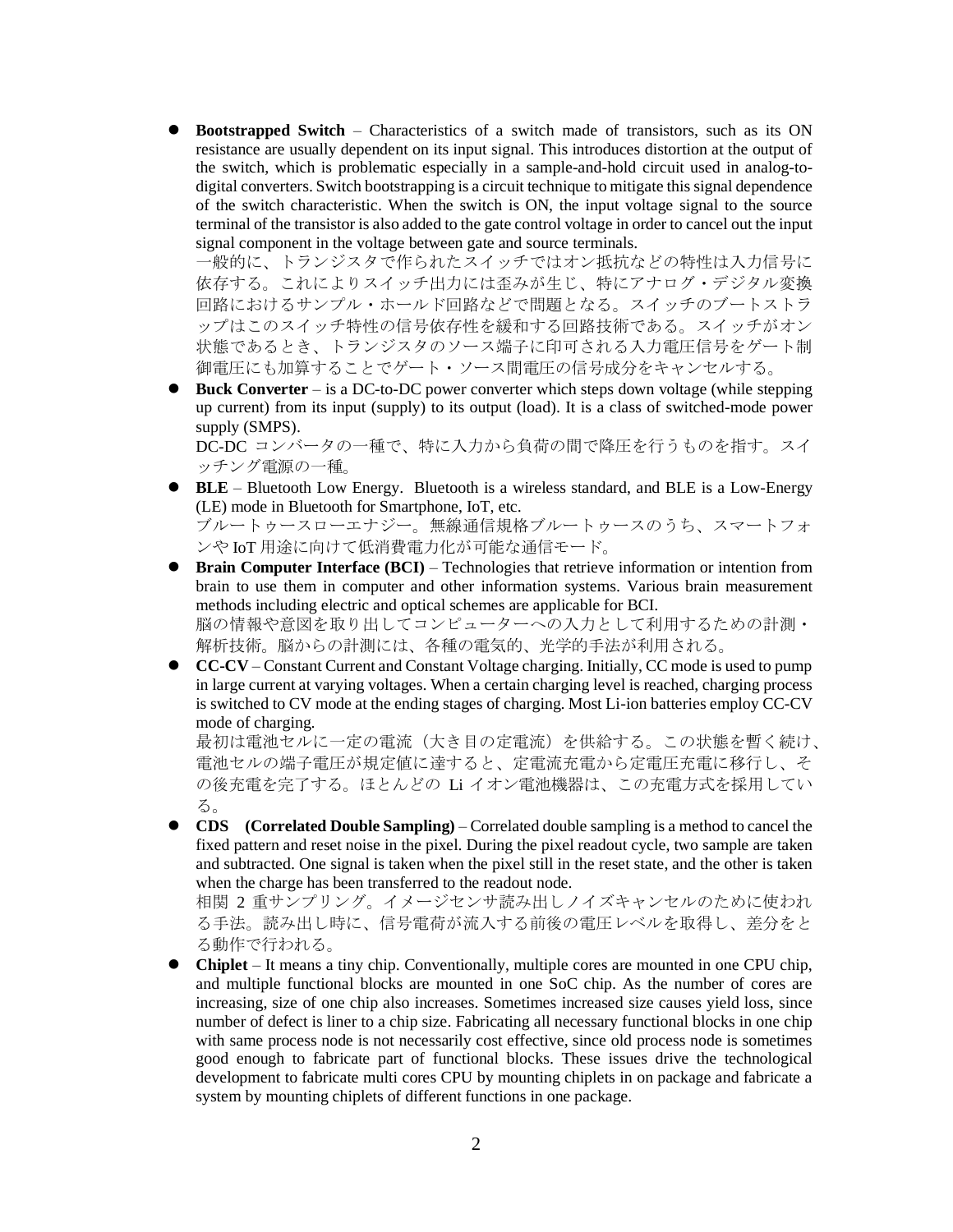小さいチップを意味する。従来は 1 つの CPU チップの中に複数コアを搭載したり、1 つの SoC チップの中に複数の機能ブロックを搭載したりすることが行われてきた。 ところが CPU 内のコア数が増大するにつれてチップ面積が非常に大きくなり (1 チ ップ当たりの欠陥数も増大する)、この事が歩留まりの低下を招くようになってき た。また、SoC内の複数の機能ブロックを全て 1チップにして同じプロセスノードで 作ることは必ずしもコスト効率が良くない(例えば旧いプロセスノードで十分な機 能ブロックも最先端プロセスノードで作ることになる)。この事から、少数コア数 の小さいチップ (Chiplet) をパッケージ上に複数搭載して複数コア CPU を形成した り、機能ブロックごとに小さいチップ(Chiplet)を作製してパッケージ上に複数搭 載してシステムを形成したりすることが検討されている。

⚫ **CMOS image sensor(CIS)** – Image sensors based on the above CMOS manufacturing technology (complementary metal oxide semiconductor). On the other hand, conventional image sensors called CCD (Charge coupled devices) are based on photodiode and poly-gate processes.

CMOS 技術を基礎とするイメージセンサを CMOS イメージセンサと呼び、これに対 し、従来の CCD はフォトダイオードとゲート形成プロセスのみに立脚したイメージ センサである。

⚫ **CMOS/MOS/MOSFET/FET**– Most transistors today are FETs, or field-effect transistors. Most FETs are built with CMOS manufacturing technology (complementary metal oxide semiconductor). Generically they are called MOSFETs, or sometimes MOS transistors. 今日用いられている大半のトランジスタは電界効果トランジスタ(FET: Field Effect Transistor)である。大抵の FET は CMOS 製造技術によって形成される(CMOS: Complementary Metal-Oxide-Semiconductor)。一般的に、これらは MOSFETs あるいは

MOS transistors と呼ばれる。

● **Compound/III-V Semiconductors** – Most semiconductors are silicon-based, but researchers continue to investigate other semiconducting materials with higher electron mobilities because they can be used to make faster devices. The tradeoff is that the materials are harder to work with than silicon. Compound semiconductors are made of two or more elements (e.g. GaAs, InP, GaN, etc.) which are generally found in groups III and V of the periodic table of the elements.

現在主流となっている半導体はシリコンをベースとしているが、研究者は他の種類 の半導体で高い電子移動度を有するものについても調査を続けている。より速いス イッチング速度を要求するデバイスに対する応用可能性があるからである。ただし、 それらの物質はシリコンよりも取り扱いが難しい。化合物半導体は二つ、もしくは 三つの元素から構成されており、例えば GaAs(砒化ガリウム)、InP(インジウム リン)、GaN(窒化ガリウム)などがあり、これらは一般的には周期律表の III 族と V族の元素(一部に II 族-VI 族、IV 族-IV 族のものもある)から構成される。

● **DAC or Digital-to Analog Converter** – A device that converts digital data into an analog signal (current, voltage, or electric charge).

ディジタル値をアナログ信号(電流、電圧、電荷量)に変換する素子。

- ⚫ **Dit** This term stands for interface defect or its density. For MOSFET, Dit generally means the defects between channel and insulating oxide. 界面欠陥、及び界面欠陥密度。MOSFETの場合 Ditは一般にチャネルとゲート酸化膜 界面の欠陥を指す。
- ⚫ **DNN (Deep Neural Network)** Neural network that has more than one layer of hidden units between its inputs and its outputs. Famous models include Convolutional Neural Network (CNN) and Recurrent Neural Network (RNN). The idea of realizing higher level functions by a neural network with multiple hidden layers was previously existing, but the convergence in the training using the traditional back propagation method was slow and the performance was insufficient. In recent years, the effectiveness of DNN was rediscovered thanks to the proposal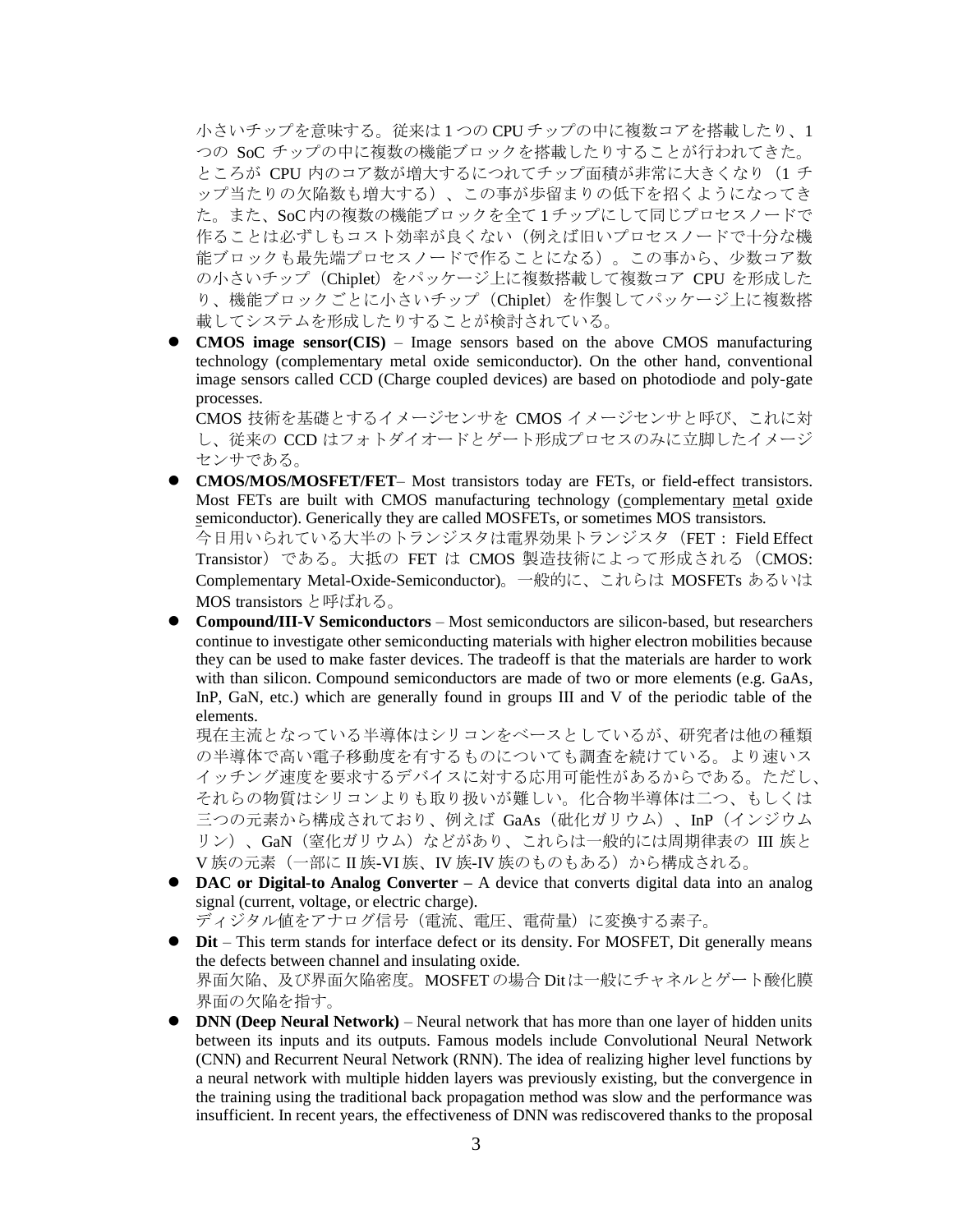of an effective training algorithm for multilayered neural networks and the significant performance improvement of computers. In addition, DNN has received a great deal of attention at the Image Recognition Contest (ImageNet Large Scale Visual Recognition Challenge) held in 2012 as a result of the overwhelming performance of research teams using DNN. For these reasons, research on utilization of DNN in various fields including image recognition, speech recognition, etc. is currently active. The machine learning algorithm using DNN is called deep learning.

Neural network の中間層を多層にしたもの.有名なモデルとして畳み込みニューラル ネットワーク (Convolutional Neural Network: CNN) や再帰型ニューラルネットワー ク (Recurrent Neural Network: RNN) などがある。NN を多層化することでより高級な 機能を実現するというアイデアは古くから存在していたが、誤差逆伝搬法を用いた 学習では収束が遅く,十分な結果が得られないという問題があった。これに対し, 近年,多層ニューラルネットワークに対する有効な学習アルゴリズムが提案された ことと,計算機の大幅な性能向上により、その有効性が再発見されたこと,ならび に 2012 年に開催された画像認識コンテスト(ImageNet Large Scale Visual Recognition Challenge)において DNN を用いた研究チームが圧倒的な性能を達成して優勝したこ とで大きな脚光を浴び、現在、画像認識や音声認識等をはじめとする様々な分野に おける研究および具体的応用が活発となっている。DNN を用いた機械学習アルゴリ ズムのことを Deep learning(ディープラーニング,深層学習)と呼ぶ。

- **DRAM** Dynamic random access memory stores information as charge on a capacitor that must be periodically refreshed. Dedicated DRAM chips form the bulk of the main memory for typical computers, tablets, and smartphones. 随時読み書き可能なダイナミックメモリは、情報を容量に電荷の形で保管するため、 定期的にリフレッシュが不可欠である。一般的なコンピューター、タブレットやス マートフォンの主記憶の大部分は専用の DRAM により構成されている。
- **Dual-Polarized MIMO** Dual polarized multiple-input, multiple-output is a method to increase the capacity of a wireless communication link by exploiting multipath propagation using both horizontal and vertical modes of polarization.

二偏波 MIMO (multiple input multiple output)は、偏波の水平モードと垂直モードの両 方を使用する方式。多重波伝搬を利用することで、無線通信リンクの容量を増やす ことができる。

- **EAM** Electro-absorption modulator is a type of optical modulator that applied electric field can modulate optical absorption through the Franz-Keldysh effect in bulk material or the quantum-confined Stark effect in multiple-quantum wells. 印加電界によりフランツ・ケルディッシュ効果(バルク材料中)あるいは量子閉じ 込めシュタルク効果(多重量子井戸中)を通じた光吸収変調が可能な光変調器の一 種。
- ⚫ **ECoG** Electrocorticography (ECoG) is a type of electrophysiological monitoring that uses electrodes placed directly on the exposed surface of the brain to record electrical activity from the cerebral cortex.

頭蓋骨内部の脳の皮質表面に直接接続した電極により皮質脳波を電気的に直接モニ タリングする方法

⚫ **Effective Number of Bits (ENOB) –** Measure of the dynamic performance of ADCs, including noise and distortion effect, normalized to the performance of an otherwise ideal ADC with finite resolution.

ADC の動的特性を表す指標で、信号中の雑音や信号歪による信号劣化を含んだ値で、 ENOB 値で示される有限の解像度を有する理想 ADC の特性として正規化した値であ る。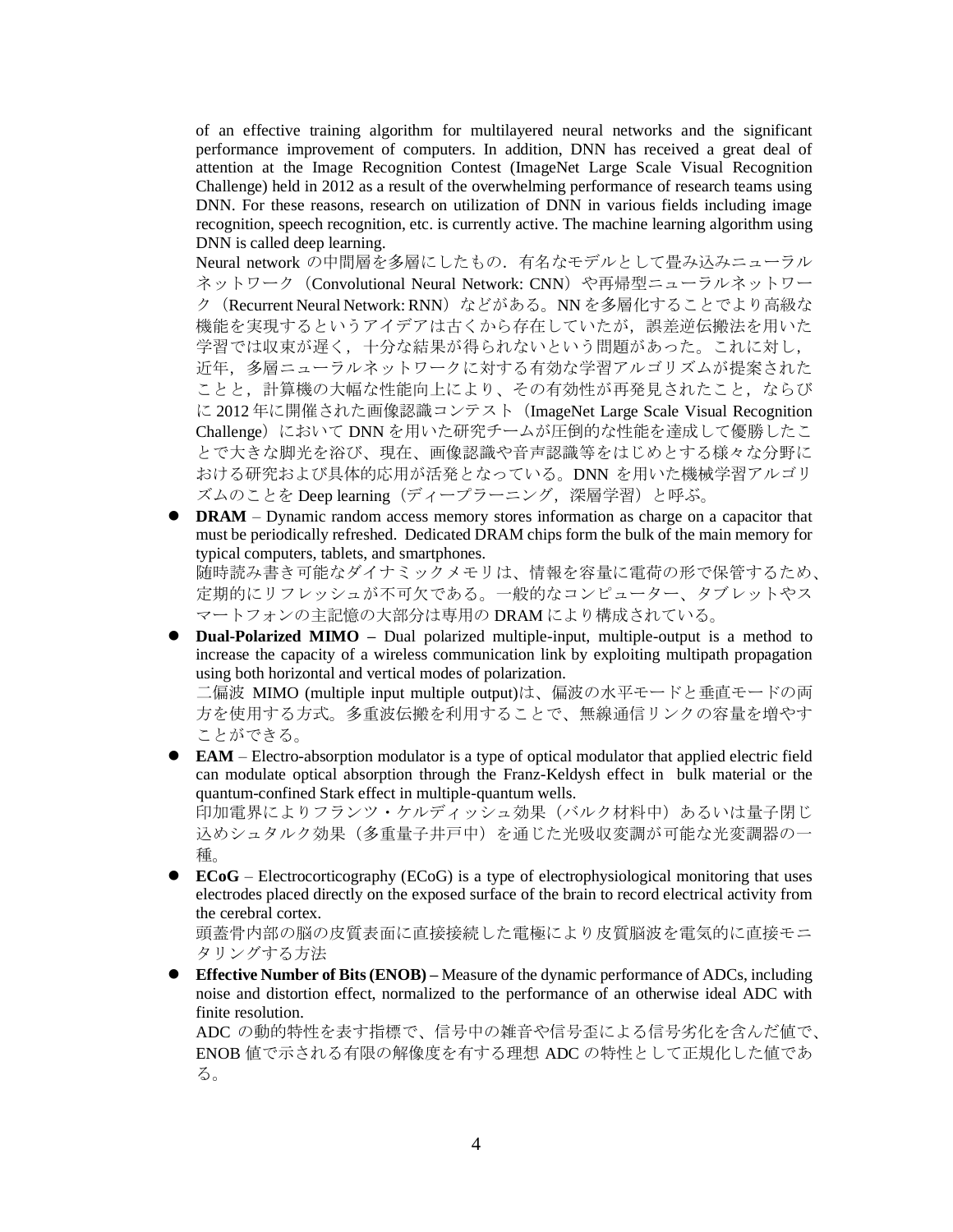- **Electroencephalogram** (**EEG**) One of electric measurement methods to observe brain activity. Electrodes are placed on scalp or some other parts of the body and electric signals from the brain is amplified and observed. EEG includes both non-invasive and invasive methods. 脳波のこと。電気的に計測した脳活動であり、頭皮上や脳上に配置した各種の電極 と増幅・記録装置によって得られる。体を傷つけずに計測する非侵襲的な手法での 計測と、外科手術を伴う侵襲的手法での計測の両方を含む。
- ⚫ **Electro Migration** High density electron flow moves metal atoms in the interconnect due to momentum exchange between an electron and a metal atom. This phenomenon is called "Electro Migration". In the worst case, this phenomenon causes void and turning into disconnection of the interconnect.

高い密度の電子が配線中を流れる際に、電子と配線金属電子の間の運動量交換によ り、金属原子が動く現象。これをエレクトロマイグレーションと呼んでいる。最悪 の場合、配線内にボイドを発生し、配線の断絶につながる。

⚫ **EOT or equivalent oxide thickness** – A distance to compare performance of high-k dielectrics with that of  $SiO<sub>2</sub>$  film. An  $SiO<sub>2</sub>$  film with the thickness of EOT has the same gate capacitance with the high-k material that is used. The higher k dielectrics can reduce EOT, which enhances the MOSFET performance.

等価酸化膜厚。高誘電率膜の能力をシリコン酸化膜と比較するための膜厚。EOT の 膜厚を持ったシリコン酸化膜は、比較される高誘電率膜と同じゲート容量を持つ。 比誘電率の高い誘電体ほど EOT を低減することができ、MOSFET の能力を向上する ことができる。

● **ESD** – Electrostatic discharge. A sudden release of static electricity between two object caused by contact. If the ESD hits the integrated circuit, it may cause the device to fail or reduce the lifetime.

静電気放電。静電気を持つ 2 つの物体を接触させたときの起こる放電現象。ESD が 集積回路に当たると、デバイスの故障や寿命の低下を引き起こす。

⚫ **EUV** – Extreme Ultra Violet. It is considered to next generation of light source used in a lithography process. EUV has smaller wave length (13.5 nm) than ArF (193 nm), finite patterning is possible using EUV.

極紫外光のこと。リソグラフィで用いる次世代光源と考えられている。EUV の波長 (13.5 nm)は ArF(193 nm)よりも短いため、より微細なパターン描画が可能になる。

- ⚫ **EVM** Error vector magnitude is a measure used to quantify the performance of a digital radio transmitter or receiver and is analogous to metrics such as signal to noise ratio. エラーベクトル振幅は、デジタル変調信号の送信機または受信機の性能を定量化す る指標で、信号対雑音比などのメトリックに類似している。
- **FD-SOI** −Fully depleted silicon on insulator is a process technology option that can offer speed and power advantages over conventional bulk silicon transistors. 完全空乏型の SOI。(SOI については SOI の項を参照のこと)トランジスタ下のシリ コン層を完全に空乏化することで、より高速、低消費電力を実現する事ができる。
- ⚫ **FinFET**  A transistor whose 3-D shape resembles a fin, usually with multiple gates surrounding it for better on/off switching control. 魚の背びれに似た形の 3 次元型トランジスタで、その形状を囲むようにゲート電極 が配列されているもの。この構造によってオン/オフの制御特性が通常の平面型ト ランジスタよりも良好である。
- ⚫ **Front-End/FEOL and Back-End/BEOL** In integrated circuit manufacturing, transistors and other active devices are built first (at the front end of the manufacturing line or FEOL), while the interconnect, or the wiring, is built afterward, at the "back end" of the manufacturing line (BEOL).

Back-End/BEOL の項を参照のこと。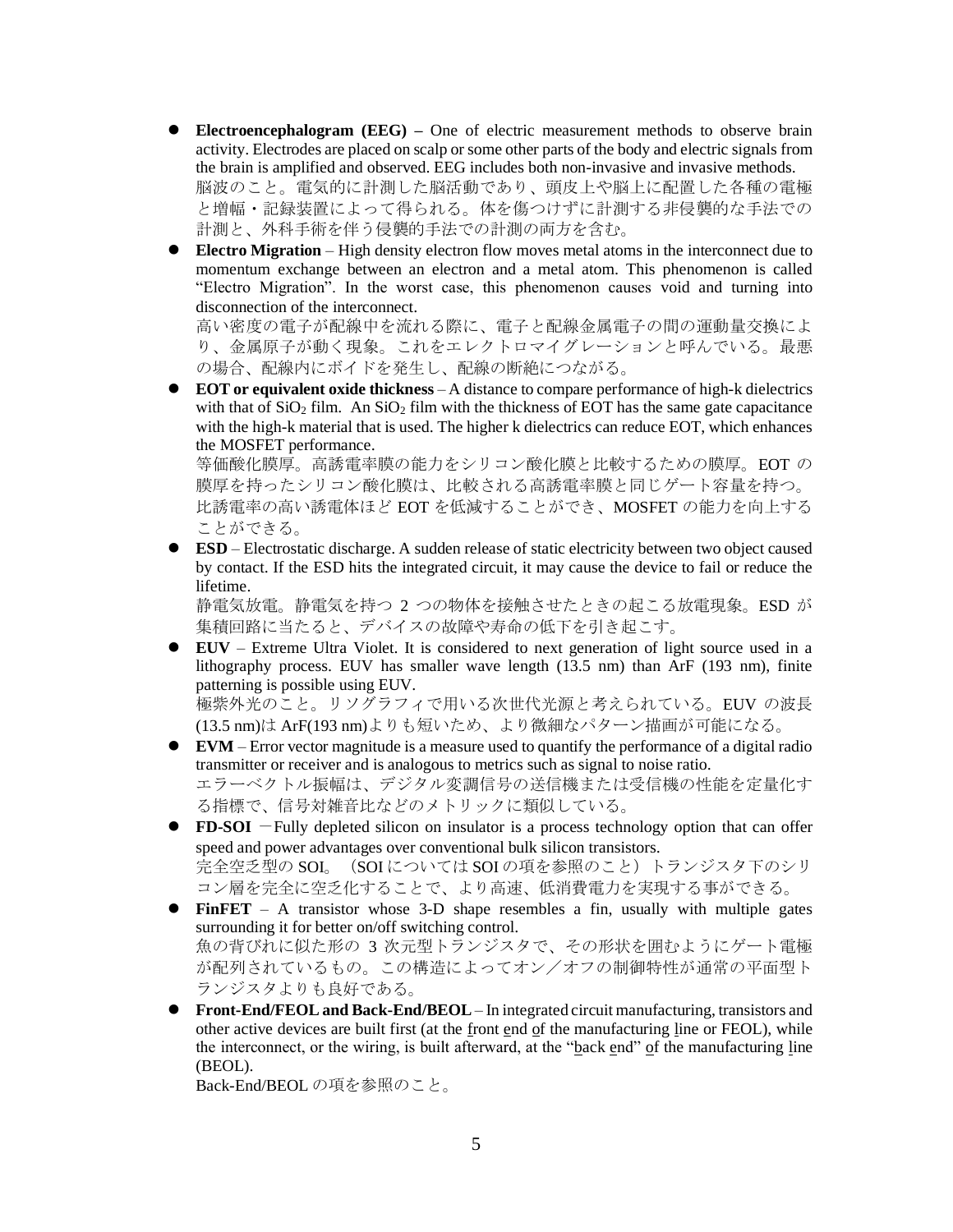- $f_{\text{t}}/f_{\text{max}}$  Cutoff frequency ( $f_{\text{t}}$ ) and maximum oscillation frequency ( $f_{\text{max}}$ ) are benchmarks of high-frequency performance of transistors.  $f_t$  is the frequency when the current gain of transistors becomes unity. *f*max is the frequency when the unilateral power gain becomes unity. From the view point of circuit performance,  $f_t$  tends to be more important for digital logic circuits. On the other hand, *f*max tends to be more important for high-frequency analog circuits. 電流利得遮断周波数(ft)と最大発振周波数(fmax)はトランジスタにおける高周波特性の 指標である。ft は電流利得が 1 となる周波数であり、fmax はユニラテラル電力利得が 1 となる周波数である。回路性能の観点でみると、デジタル論理回路では ftが重要視 される傾向があるが、高周波アナログ回路では fmaxの方が重要とされる傾向がある。
- **Gate All Around (GAA) Transistor** a MOS transistor in which a gate electrode is placed on all four sides of the channel or on all the surface of the wire-shaped channel. ゲート電極がナノワイヤチャネルの下部にも潜り込み、チャネル全体を取り囲む構 造をもつ MOS トランジスタ。FinFET よりも更に短チャネル効果の抑制に有効であ る。
- **Global shutter** Method of capturing entire scene at single instant in time, rather than by scanning across the scene, like rolling shutter. 画面全体を、ローリングシャッタのように逐次的にスキャンすることなく、同一タ イミングにて取得する手法。
- **Gm** Transconductance. In MOSFET, Gm is defined as the change in the drain current divided by the small change in the gate/source voltage with a constant drain/source voltage. 相互コンダクタンス。MOSFET の場合、ドレイン・ソース間電圧が一定の状態にお ける微小ゲート・ソース間電圧変位に対する電流変位で定義される $(Gm=$  $\partial I_{DS}/\partial V_{GS})$ 。
- ⚫ **HEMT** High Electron Mobility Transistor, also known as heterostructure FET (HFET) or modulation-doped FET (MODFET). A HEMT is based on a heterojunction which consists of two semiconductors with different band gaps (see also Compound/III-V Semiconductors). By choosing proper materials, the band discontinuity forms high-mobility two-dimensional electron gas at the hetero interface.

高移動度トランジスタ。ヘテロ構造 FET (HFET:Heterostructure FET) あるいは変調 ドープ FET (MODFET: Modulation-Doped FET) としても知られる。HEMT は異なる バンドギャップを持った2つの半導体からなるヘテロ界面を持ったデバイスである。 適当な物質を選ぶことにより、このヘテロ界面に高移動度の 2 次元電子ガスが形成 される。

- ⚫ **Hysteretic control** is a control method for DC-DC converters where a comparator monitors the output voltage and controls the power switch. This method is useful in applications like CPUs and FPGAs where rapid response against load current variation is required. DC-DC コンバータ出力電圧をヒステリシス特性を持ったコンパレータでモニタし、 その出力に応じてパワースイッチのオン・オフを制御する方式。CPU や FPGA など、 高速な負荷過渡応答が必要な場合に有効な手法として用いられる。
- ⚫ **HKMG, or High-k Dielectrics/Metal Gates** A dielectric is an electrical insulator. "k" is the relative permittivity and is a measure of how well a material will prevent current flow between the gate electrode and the channel region of a field-effect transistor, while capacitively coupling the two to control on/off switching. In future CMOS integrated circuits (chips) the gate dielectric will need to provide capacitive coupling equivalent to that of a silicon-dioxide layer that is just a few atoms thick, to allow the length of the channel region to be scaled down to 10 nm and below. Metal gate materials are more compatible with high-k gate dielectrics than are traditional doped polycrystalline silicon material. Much progress has been made in recent years to integrate metal gates into the CMOS process flow for the manufacture of high-performance chips.

誘電体は電気的には絶縁物であって MOSFET、MOS キャパシタのゲート電極とチャ ネル部の間に配置される。"k"は比誘電率を示し、これの大きさによって MOSFET に おけるゲート電極と基板間のリーク電流やゲート電極と基板間の容量カップリング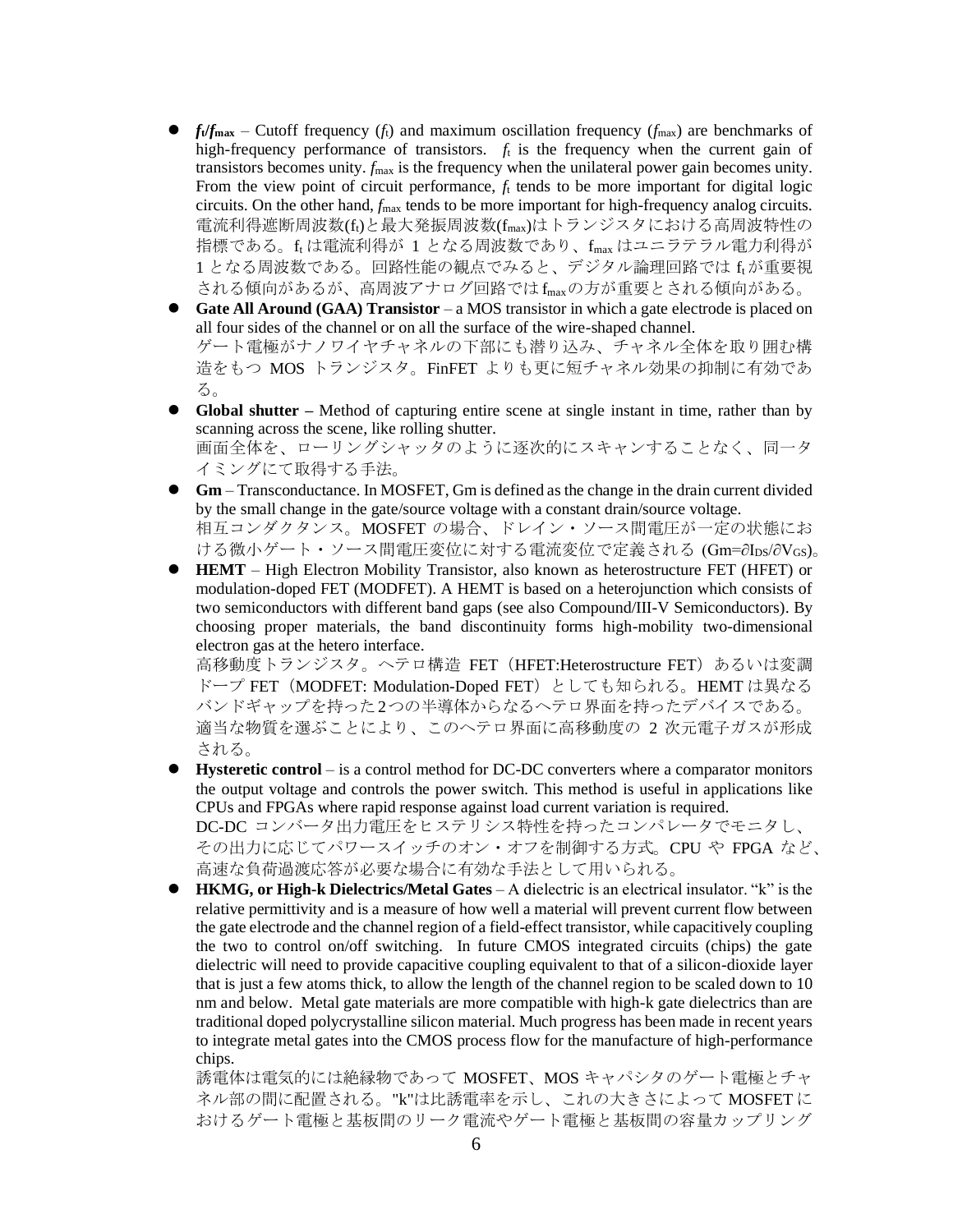が影響を受ける。近未来の CMOS 集積回路においてはシリコン酸化膜を基準にする と数 nm の薄さに匹敵するような容量値が必要とされ、これによってゲート長を 10 nm 以下にスケーリングすることが可能となる。一方、金属ゲート電極は伝統的に使 用されてきたポリシリコンゲート電極よりも高誘電率材料と相性が良いことが知ら れている。ハイパフォーマンスチップの CMOS 製造プロセスに用いられている。

- ⚫ **HTOL** High temperature operating life. A reliability test of evaluating life time of semiconductor device operating at actual condition with high temperature. It takes relatively longer time for this test so that the ware-out failure, not initial breakdown, is detected. 高温動作寿命試験。実際の動作条件での半導体素子の寿命を高温化で評価する。結 果が初期不良に影響されず、半導体素子の使用による劣化が評価できるように比較 的長時間をかけて試験が行われる。
- ⚫ **IEEE 802.11ad –** A standard for ultra-high-speed wireless communication which uses millimeter wave (60GHz band)

**6**0GHz 帯のミリ波を使用する超高速無線データ通信用の規格.

⚫ **IGZO** –Acronym for amorphous semiconductor consisting of Indium, Gallium, Zinc, and oxygen.

インジウム (Indium) 、ガリウム (Gallium) 、亜鉛 (Zinc) 、酸素 (Oxygen) から構成され る酸化物半導体の略称。近年、多層配線内に形成できるトランジスタとしても注目 されている。

- ⚫ **III-V** see Compound/III-V Semiconductors Compound/III-V Semiconductors の項を参照のこと。
- **Instrumentation Amplifier (IA)** A universal amplifier circuit block based on operational amplifier and some additional devices. It can be used to various measurement applications. 計装アンプと呼ばれ、通常はオペアンプをベースとした回路ブロックで、既定の増 幅率や各種の性能を実現してある。
- **Integrated Circuit** An electrical circuit comprising many interconnected elements (e.g. transistors, diodes, capacitors, resistors, inductors) built on a semiconducting substrate. 半導体基板上に組み上げられた電気的回路であって、多数の素子(例えばトランジ スタ、ダイオード、容量素子、抵抗素子、インダクタなど)が配線で結ばれている ものを指す。
- ⚫ **Interconnect**  The metal lines, or wiring, connecting transistors and other circuit elements. See **Back-End/BEOL**.

金属の線、もしくはワイヤーでトランジスタと他の回路素子とを結んでいるもの。 金属配線のこと。 Back-End/BEOL のところも参照のこと。

- ⚫ **Interposer** An electrical interface between chips or between socket and chips. The purpose of an interposer is to connect chips and sockets with different I/O terminals. インターポーザー。チップ間、もしくはソケットとチップ間の電気的なインターフ ェース。インターポーザーの役目は異なる入出力端子を用いたチップやソケットを 結合することである。
- **Known good die (KGD)** A die which is known as a good die by testing. Sometimes, multiple chips like a logic, a memory, and a communications chips are mounted in one package as one module. If one of chips in a module has a failure, a whole module is classified as a failed and other good chips in a same module will be wasted. To improve the yield of a module and reduce number of wasted chips, it is important to select KGD before integrating chips into a module. テストによってあらかじめ良品であることがわかっているチップ(ダイ)。ロジッ ク、メモリ、通信用 RF チップなど複数のチップを 1 つのパッケージに搭載しモジュ ール化することがある。この際、どれか一つのチップでも故障品があると、モジュ ール化した際にモジュール全体が不良品となってしまい、正常品である他のチップ まで無駄になってしまう。モジュールの歩留まりを上げ、無駄になるチップを減ら すためにはモジュール化する前に KGD を選別しておくことが有効である。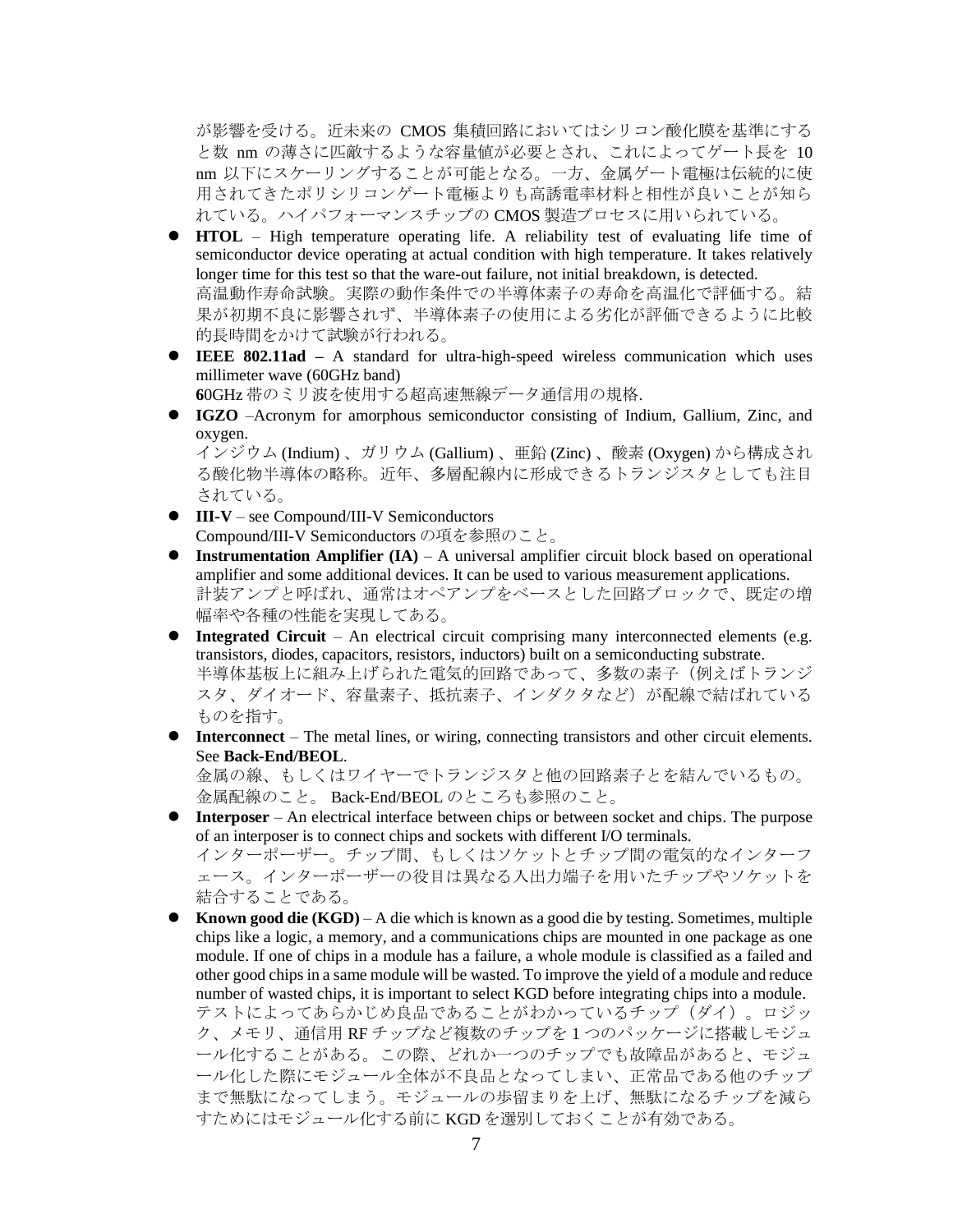● **LiDAR** – An acronym representing "light detection and ranging" is a method of measuring distance to a target by illuminating with laser light and measuring the differences in return times and/or wavelengths of the reflected light with a sensor.

「レーザー光による検知と測距」の頭字語。レーザー光を照射し、センサーで反射 光の戻り時間や波長の違いを測定することにより、ターゲットまでの距離を測定す る方法である。

⚫ **Linear Voltage Regulator** – Maintain a steady voltage by changing output resistance according to load current. It requires a higher input voltage than output voltage and normally results in lower efficiency than a switching regulator.

負荷電流に応じて出力抵抗を変化させることで一定電圧を保持する電源回路。出力 電圧に対して高い入力電圧が必要かつ一般的にはスイッチングレギュレータなどと 比較して電力効率が低い。

⚫ **Link budget** – A difference between TX power and RX sensitivity, which is a metric for wireless communication range.

リンク・バジェットは 送信電力と受信感度の差。無線通信可能な距離の指標となる。

⚫ **Low-k Dielectrics/Interconnect** – Interconnect refers to the metal wires that connect elements together in an integrated circuit (chip). The close proximity of adjacent wires can result in capacitance that can limit chip performance. A low-k dielectric electrically insulates the copper lines while minimizing their mutual capacitance; however, these materials are generally more fragile and thus pose challenges for manufacturing.

Interconnect は金属配線のことで、これは集積回路内(チップ内)の各素子を結んで いる。スケーリングが進み、隣接する金属配線同士が接近するとこの両者間の寄生 容量が無視できなくなり、これがチップの性能を律速する。したがって低誘電率材 料を用いてこれらの銅線を電気的に絶縁しながら配線間容量を低減する。ただし、 これらの低誘電率材料は一般的には壊れやすく、比誘電率の低い材料ほど量産の難 易度は高くなる。

- ⚫ **Magnetic core** is a piece of magnetic material with a high magnetic permeability used to confine and guide magnetic fields used in devices such as inductors and transformers. 透磁率の高い材質でできており、インダクタやトラスフォーマなどの芯に配置する と磁束の閉じ込めによって実行的なインダクタンス値を増加させることができる。
- ⚫ **MCU** Microcontroller unit. Microcontrollers typically contain a processor core, memory, and input/output peripherals and are designed for embedded applications. マイクロコントローラユニット。マイクロコントローラは一般的にプロセッサコア、
- メモリ、周辺入出力 I/O を含んでおり、組み込みアプリケーション向けに設計される。 ● **MEMS** – A micro-electro-mechanical system, containing micrometer-scale moving parts. マイクロ・エレクトロ・メカニカル・システムのことで、マイクロメーター程度の
- 大きさの機械的な可動部を持つ部品を指す。 スイッチや可変キャパシタ、各種セ ンサーなどがこの MEMS で構成されている。
- **MONOS** A non-volatile memory element with metal gate-oxide–nitride–oxide–silicon channel multilayer structure. The data or the charges are stored in charge traps in the nitride layer, and the data is read out by the amount of the current flowing through the channel. メタルゲート–酸化膜–窒化膜–酸化膜–シリコンチャネルの多層構造で構成され、窒 化膜内の電荷トラップに電荷を蓄積してデータを記憶し、チャネルを流れる電流量 としてデータを読み出す不揮発性メモリ素子。
- ⚫ **N(P)BTI** Negative (Positive) Bias Temperature Instability. The phenomenon happened in PFET (NFET) when negative (positive) bias is continuously applied to the gate and kept with high temperature. The absolute value of threshold voltage increases with bias applied time. 負(正)バイアス温度不安定性。本現象は高温状態でP(N)型トランジスタのゲートに連 続的に負(正)バイアスを印加した場合に発生する。しきい値の絶対値がバイアス印加 時間と共に増大する。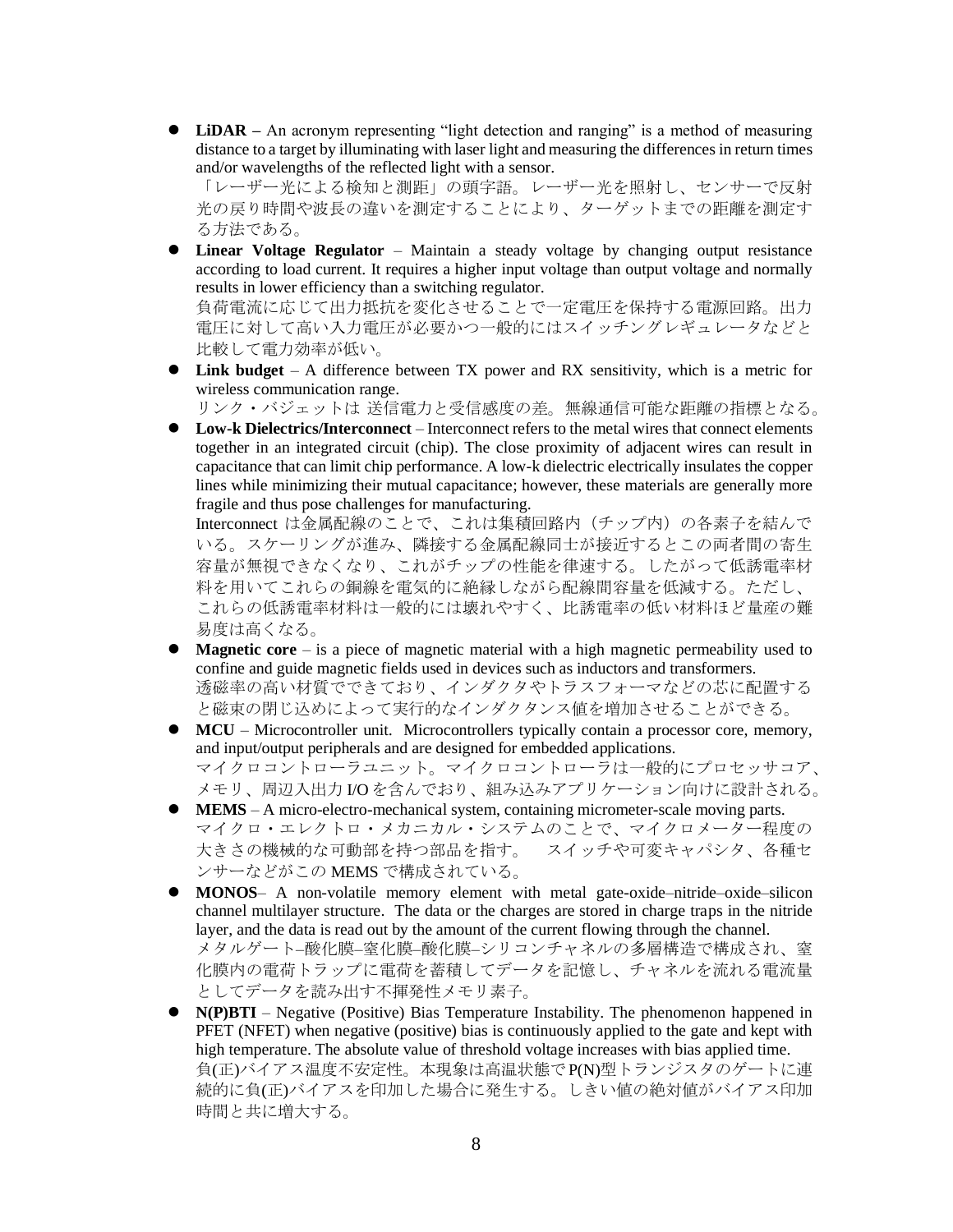⚫ **Neural Network** – A mathematical model aimed at mimicking the characteristics of brain function by computer simulation. It is composed of an input layer, a hidden layer, an output layer and a wiring connecting each unit. Each wire has a parameter called connecting weight. Units of each layer have a function of inputting data multiplied by connecting weight to data propagating from a number of units of the former layer, and outputting results applied to a predetermined function (activation function). A method of applying a test dataset of inputoutput pairs and finding a suitable set of connecting weights which gives a target function is called supervised learning. In supervised learning, an algorithm called back propagation is generally used. By applying the set of connecting weights obtained by supervised learning, it is possible to obtain a function which gives desired input-output relation.

脳機能の特性を計算機上のシミュレーションによって表現することを目的とした数 学的モデル.複数のユニットから成る入力層,中間層,出力層,および入力層~中 間層と中間層~出力層の各ユニット間を繋ぐ配線によって構成され,配線には結合 荷重と呼ばれるパラメーターが与えられる。各層のユニットは,前層の複数のユニ ットから伝搬するデータに結合荷重をかけ合わせたものを入力とし,あらかじめ与 えられた関数(活性化関数)に適用した結果を出力する機能を持つ。幾つかの入力 例と各入力に対する目標出力を与え,目標出力と実際の出力が一致するように結合 荷重を調整する方法を教師あり学習と呼ぶ。学習においては一般的にバックプロパ ゲーション(誤差逆伝搬法)と呼ばれるアルゴリズムが用いられる.学習によって 得られた結合荷重を用いることで,入力ユニットにデータを与えたときに所望の出 力が得られるような機能を得ることができる。

- **N-FET/P-FET or NMOS/PMOS** MOSFETs come in two varieties (n-channel or p-channel) which operate in a complementary fashion. MOSFET は n 型チャネル (電子がキャリアとなる)とp型チャネル (ホールがキャ リアとなる)の 2 種類があり、両者を組み合わせて相補的に使われる。
- ⚫ **Non-volatile memory (NVM)** A type of computer memory that retains its stored information even when the power is off. 不揮発性メモリのこと。電源電圧が印加されていなくても蓄積されているデータが 失われないタイプのコンピューター記憶装置のことを言う。
- ⚫ **On-Off-Keying (OOK) –** A modulation scheme of data communication. Carrier amplitude is directly modulated between one and zero depending on baseband data. Simple envelope detector can be used for demodulation and suited for low power transceiver.

データ通信における変調方式の一つ。搬送波の振幅がベースバンドデータに応じて、 直接 1か 0に変調される。包絡線検波で復調できるため、低電力送受信機に向いてい る。

● **Ovonic Threshold Switch** – A type of two terminals switch which turns on at the exact applied voltage (threshold voltage). It is used as a selector switch of 3 dimensional cross point memory array to suppress unintended leakage from unselected cells.

特定の電圧(しきい値)を印加することによりオンする 2端子型スイッチ素子の1種。 3 次元クロスポイント型メモリアレイにおいて、非選択セルからの意図しないリーク 電流を抑制するセレクタとして用いられる。

● **PAM4** – 4-level pulse amplitude modulation. In communication, the data is represented as one of four discrete levels. This means that each symbol can encode two bits of data instead of the conventional 1 bit/symbol. For the same symbol rate and bandwidth, this doubles the data throughput.

4 値のパルス振幅変調方式。通信分野において、データは電圧レベルの離散値の 1 つ として表現される。つまり従来型の 1 シンボルあたり 1 ビットであるのに対し、4 値 の各シンボルは 2 ビット/シンボルにエンコードすることができる。同じシンボルレ ート、帯域幅では、2 倍のスループットを得ることができる変調方式。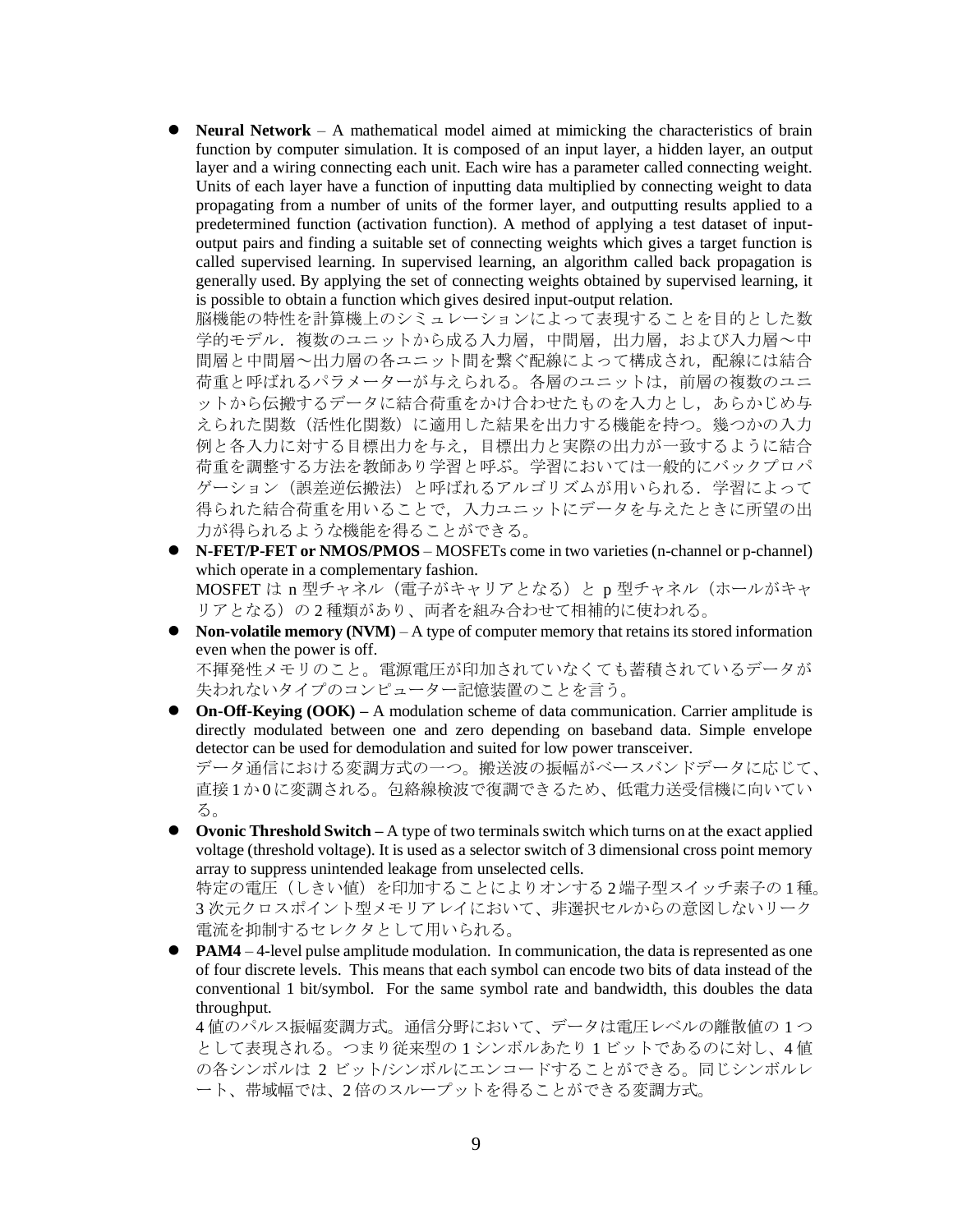● **Phase-Change Memory/PCM** – Phase-change materials have crystalline and non-crystalline states which are used to represent the digits "0" or "1" in a non-volatile memory. Electrical current is used to toggle between the two states – heat from the current causes the material to change its state.

相変化型メモリのこと。これは結晶状態と非結晶状態を"0"と"1"に割り当ててメモリ とするもので、不揮発性メモリの一種。電流を流すことによって生じた熱によって 物質の状態が変わり、この"1"、"0"の2つの状態を切り替えることができる。

⚫ **Power Efficiency Factor (PEF)** – A metric to characterize amplifiers. It is typically used to compare neural signal amplifiers. It can be used to show how small power consumption the amplifier is, comparing with its performance.

増幅器の性能指数として利用されているもので、アンプの性能に対してどれくらい 省電力できているかの目安となる。生体や神経の計測アンプの比較に利用されるこ とが多い。

- ⚫ **Pulse Frequency Modulation (PFM) control** is a control method where the pulse frequency is changed, being different from pulse width modulation (PWM) control where the frequency is constant and only the pulse width is changed. In DC-DC converters, this control method can achieve better power conversion efficiency in light load conditions than PWM control. 周波数一定の元でパルス幅を制御する PWM方式に比べ、周波数も可変にする制御方 式であり、DC-DC コンバータの低負荷時の効率を上げるのに有効な制御手法。
- **QAM** Quadrature Amplitude Modulation is a digital modulation method which conveys information based on both the amplitude and phase differences of a carrier signal. 直交振幅変調は、キャリア信号の振幅と位相の両方の差に基づいて情報を伝達する デジタル変調方式。
- ⚫ **Quantum Bit (Qubit)**  In quantum computing, a qubit or quantum bit is a unit of quantum information. A qubit is a two-state quantum-mechanical system. 量子ビットとは、量子情報の最小単位のことである。量子情報では、従来の情報の 取扱量の最小単位であるビットの代わりに、情報を量子力学的 2 準位系の状態ベク トルで表現する。古典ビットは 0 か 1 かのどちらかの状態しかとることができない が、量子ビットは、0 と 1 だけでなく 0 と 1 の状態の量子力学的重ね合わせ状態もと ることができる。
- ⚫ **Quantum Dot (QD)**  Very small semiconductor particles, only several nanometers in size, so small that their optical and electronic properties differ from those of larger particles. Quantum dots exhibit properties that are intermediate between those of bulk semiconductors and those of discrete molecules.

量子ドットとは、3 次元全ての方向から移動方向が制限された電子の状態のこと。量 子ドットは、半導体などの物質の励起子が三次元空間全方位で閉じ込められている。 その結果、そのような物質はバルク半導体と離散分子系の中間的な電子物性を持つ。

⚫ **N-bit Quantization** – Machine learning technique to reduce circuit area for arithmetic calculation. Originally, machine learning uses floating-point precision, but it requires floatingpoint units in the processor. N-bit Quantization applies N-bit width numbers to represent floating-point values by quantizing. On the other hand, this technique causes degradation of the accuracy of the machine learning model.

N ビット量子化とは、算術演算における回路規模削減のための機械学習手法のこと。 本来、機械学習は浮動小数点精度を用いるが、プロセッサに浮動小数点演算ユニッ トを必要とする。N ビット量子化は量子化によって浮動小数点数値を N ビット幅の 数値で表現する。一方でこの手法は機械学習モデルの精度劣化を引き起こす。

**ReRAM** or **RRAM** – Resistive random-access memory. A non-volatile random access memory that stores the binary digit by changing the resistivity of material between electrodes. 抵抗変化型メモリのこと.なんらかのパラメーター変化によって生じる素子の抵抗 変化をデータ蓄積の目的に用いた不揮発性メモリの一種。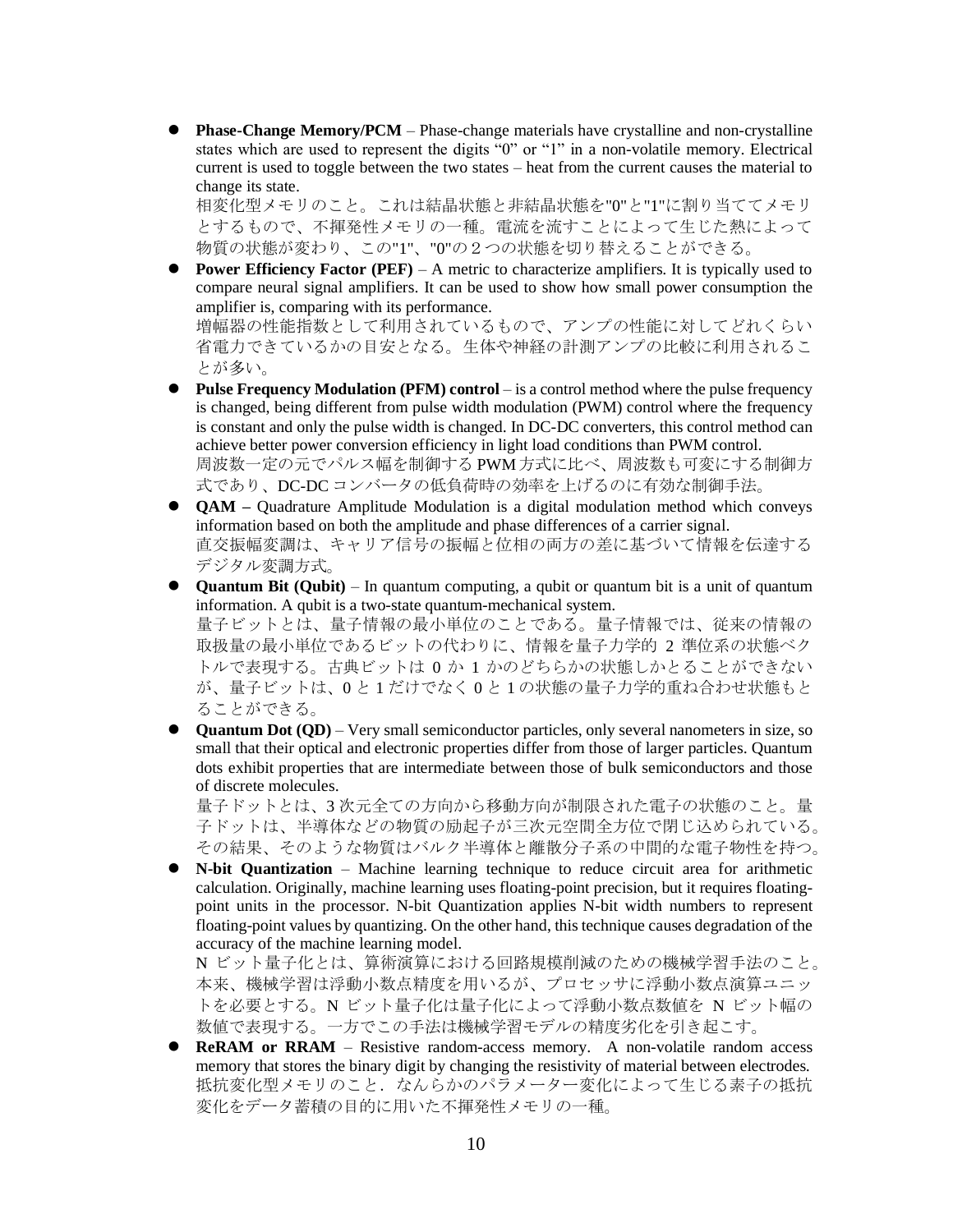⚫ **Rivest–Shamir–Adleman (RSA)-4K –** A public-key cryptosystem widely used for secure data transmission with a 4096 bit key.

4096 ビットの鍵を使用した公開鍵暗号システム。セキュアなデータ送信に広く使用 されている。

**ROI** (Region of Interest) – A ROI is the region which defines the borders of an object under consideration. When capturing the image, individual points of interest can be observed and evaluated.

関心のある領域、対象領域のこと。イメージングで観察/測定する領域を絞ることが あり、その特定の領域を示す。

● **SAR ADC** – A successive approximation ADC is a type of analog-to-digital converter that converts a continuous analog waveform into a discrete digital representation via a binary search through all possible quantization levels before finally converging upon a digital output for each conversion.

逐次比較型 ADC は、連続的なアナログ波を離散的なディジタル値に変換する ADC の一種。変換では、すべての可能な量子化レベルをバイナリ検索しながら最終的な ディジタル出力に収束させる。

⚫ **SCA –** Side-channel attach is an attack based on information gained from the implementation of a computer system to gain access to cryptographic keys or other information that would weaken or allow access to the encrypted data.

サイドチャネル攻撃は、コンピュータシステムの動作時の消費電力や電磁放射ノイ ズ等の物理情報を外部から観測することによる、セキュリティ攻撃手法の一つ。暗 号化キーやその他の情報(データの暗号化を弱める、もしくは暗号化されたデータ へのアクセス許可する)を盗み取ることを目的とする。

- ⚫ **Synthetic Anti-Ferromagnetic (SAF)**-Synthetically formed anti-ferromagnetic is combined with ferro-magnetic/para-magnetic/ferro-magnetic, such as CoFe- Ru- CoFe. CoFe-Ru-CoFe などのように、強磁性/常磁性/強磁性の組み合わせによって,人工的に 作られた反磁性体のこと。
- ⚫ **Scaling/Density/Integration** Scaling is making transistors and other circuit elements smaller so that more of them will fit on a chip. A denser chip contains more transistors in a given area. Integration is combining circuit elements on a chip to add more functions to achieve lower cost per function.

Scaling(スケーリング)とはトランジスタや他の回路素子を小さく形成して、一つ のチップ上において多くの部品の搭載を可能にすることを指す。Density はチップ上 に載っているトランジスタの密度で、これが大きいほど多くのトランジスタが搭載 されている。また、Integration(インテグレーション)は回路素子をチップ上に形成 して機能をたくさん追加することを示す。多くの機能が詰め込まれれば、機能あた りのコストは低減される。

- **Seebeck effect** The effect of converting temperature difference between two sides of material into generated voltage difference between two sides of material. 物質の両端に温度差を与えると、両端に電位差を生じる効果のこと。
- ⚫ **Semiconductor** A material that can be made to conduct or to block the passage of electrical current, giving the ability to store and process information. 半導体のこと。半導体は金属ほど電気抵抗が低くないが、絶縁体よりは電気抵抗が 低い材料で、その電流を流したりブロックしたりすることでデータを蓄積したり、 情報を処理したりする。
- **SER** Soft Error Rate. When a neutron from space or alpha lay from a package hits a device in a semiconductor chip, charge is generated in a device. This generated charge has possibility to cause flip of stored data. This phenomenon is called soft error and soft error rate is rate at which a semiconductor device encounters.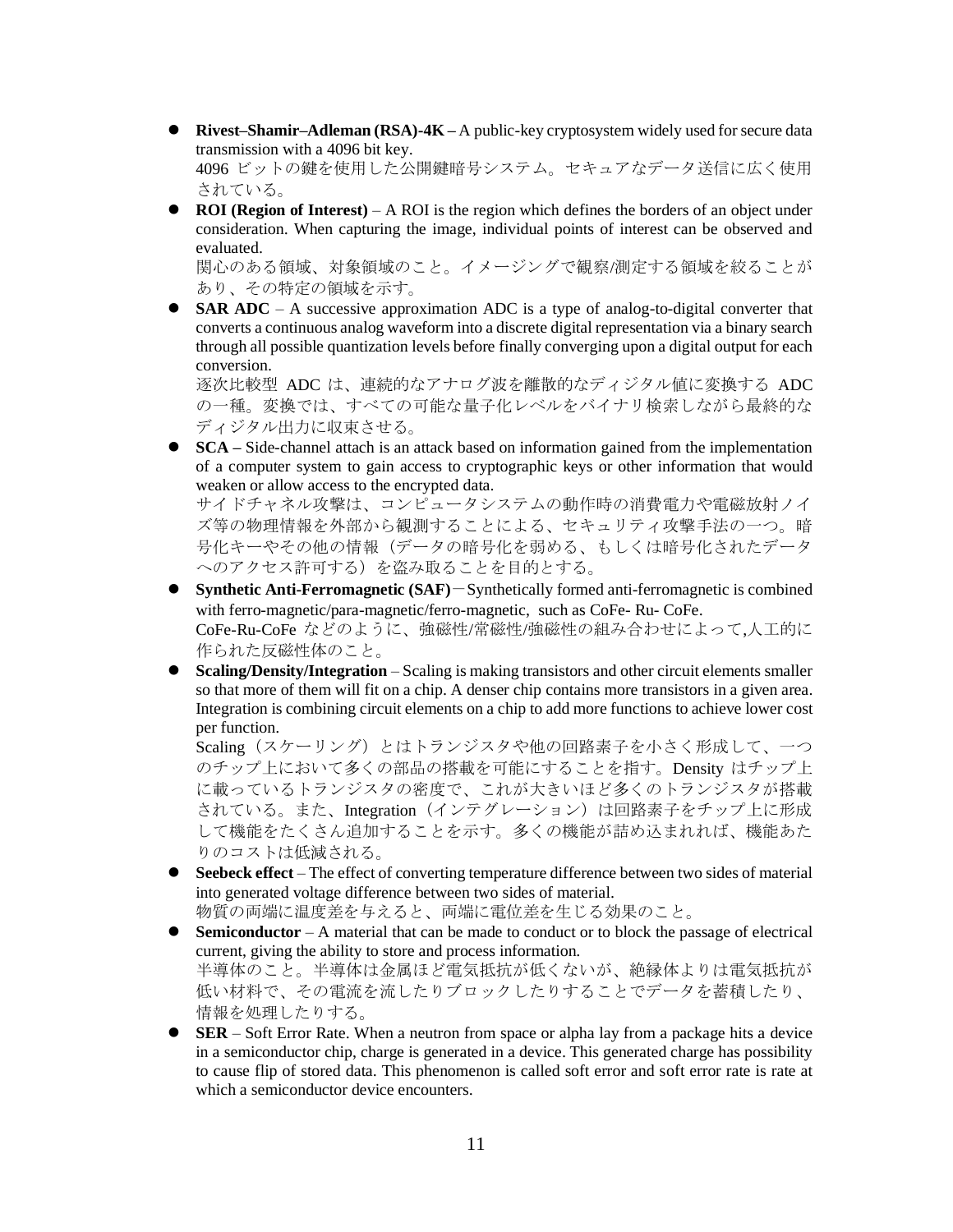ソフトエラー率。宇宙から飛来する中性子やパッケージからのアルファ線が半導体 素子内の素子に衝突すると、電荷を発生する。発生した電荷は、素子内に保存され ているデータを反転させることがある。この現象をソフトエラーと呼び、ソフトエ ラー率はデバイスがソフトエラーを発生させる確率である。

⚫ **SFDR** – Spurious Free Dynamic Range is a standard metric for analog-to-digital converter and digital-to-analog converter. SFDR indicates in dB the ratio between the powers of the converted main signal and the strongest spurious signal.

SFDR はADCやDAC用の標準的な測定基準。変換された主信号のパワーに対する 最も大きなスプリアスのパワーの比をデシベル単位で示す。

⚫ **SFQ logic** – Single-Flux-Quantum (SFQ) logic is a superconductor-based, 100-GHz-class computing technology operating at a cryogenic temperature; in which binary information is represented by the absence or presence of a quantized magnetic flux in superconductor rings, and Josephson junctions are used for switching elements.

単一磁束量子ロジックは、極低温で 100GHz級動作が可能な超伝導体ベースのコンピ ューティング技術。超伝導リング内で量子化された磁束の有無に基づいてバイナリ 情報を表現し、ジョセフソン接合をスイッチング素子として用いる。

⚫ **SNDR** – Signal-to-noise and distortion ratio is a standard metric for analog-to-digital converter and digital-to-analog converter. SNDR indicates in dB the ratio between the powers of the converted main signal and the sum of the noise and the generated harmonic spurs. SNDRはADCやDAC用の標準的な測定基準。変換された主信号のパワーに対するノ

イズと歪成分を合わせたパワーの比をデシベル単位で示す。

- **SPAD** SPAD(Single photon avalanche diode) is a type of APD (avalanche photodiode), a photoreceptor that utilize avalanche phenomena in which a large number of electrons are produced by a single incident photon, to increase photosensitivity. SPADは APD(アバランシェ・フォトダイオード)の一種で、1つの光子の入射で大 量の電子を生じさせる「アバランシェ現象」を利用して受光感度を高めた受光素子。
- ⚫ **SoC** A system-on-a-chip. An integrated circuit which integrates all necessary components of a computer or other electronic system on a single chip. システムオンチップ。1 つのチップの上にコンピューターや電子システムに必要なす べての素子を集積した物。
- **SOI** A silicon-on-insulator substrate, used to reduce parasitic capacitance and thereby improve integrated circuit performance.

"Silicon-on-Insulator"の略。日本語でも SOI(エス・オー・アイもしくはソイ)、シリ コン・オン・インシュレーターと言っている。半導体基板の上に絶縁膜を形成し、 その上にさらに半導体層が構成されているもので、主としてその上部の半導体層中 に回路素子を形成する。トランジスタの寄生容量が小さいので集積回路の性能向上 に用いられる。

⚫ **Silicon-on-Thin-Box (SOTB)** – A logic transistor process technology in which the body is formed on the thin buried oxide. SOTB devices have advantages such as small Vth variation and low Vdd operation with dopant-less channel structure by Box (buried oxide) layer, contributing to energy reduction of logic circuits.

薄い埋め込み酸化膜 Box の上にボディが形成されるロジック向けトランジスタプロ セス技術。Box 層によってチャネルにドーパントが不要になるため、論理しきい値 の変動が抑えられ低電圧で動作するため、論理回路のエネルギー削減に寄与する。

⚫ **SOT-MTJ -** spin-orbit torque magnetic tunnel junction Compared to STT-MTJ used in STT-MRAM (STT-MTJ is two terminals), SOT-MTJ has three terminals. Spin at free layer is flipped by channel current for SOT-MTJ. Switching speed for SOT-MTJ is more than one order faster than STT-MTJ.

STT-MRAM で使われている 2 端子の STT-MTJ と比べて、SOT-MTJ は 3 端子のデバ イスです。SOT-MTJ ではチャネルに電流を流すことで自由層のスピンを反転させま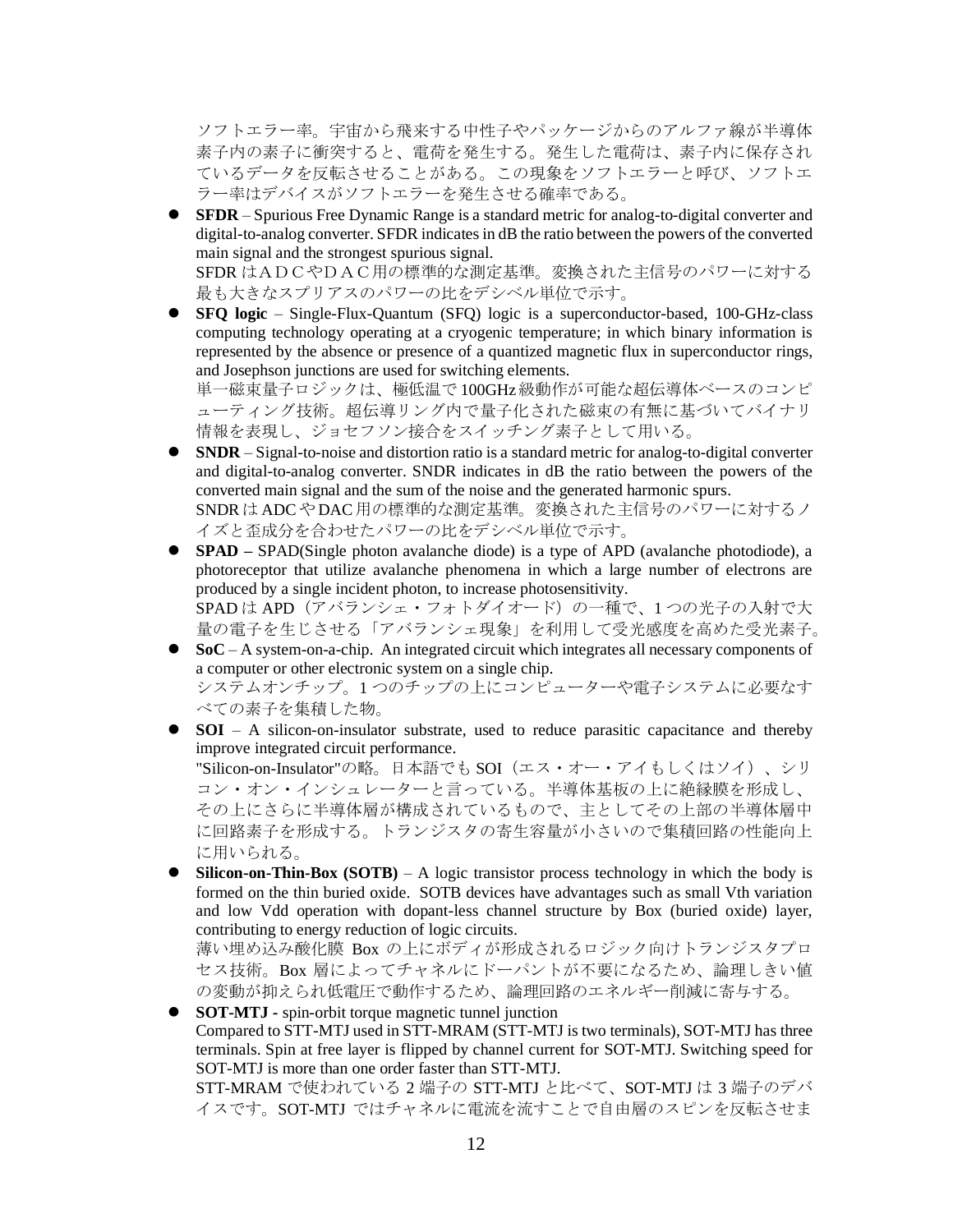す。SOT-MTJ のスイッチングスピードは STT-MRAM より一桁以上速いスイッチン グスピードを示します。

⚫ **Strained silicon & SiGe stressors** – Silicon is said to be "strained" when its atoms are pulled farther apart or closer together than normal. Doing so alters the ease with which electrons flow through the silicon, enabling transistors built with it to operate faster and /or at lower voltage. The external **stressors** which impart strain are materials with slightly different atomic spacing than silicon. For example, a common way to compressively strain the channel region of a pchannel silicon field-effect transistor is to embed silicon-germanium (**SiGe**), which has larger atomic spacing than does Si, in its source and drain regions.

シリコンがひずみを受けている状態というのは、シリコン原子が互いに引っ張られ て原子間距離が大きくなっている状態(ひっぱりひずみ、tensile)と逆にシリコン原 子が互いに押されて原子間距離が小さくなっている状態(圧縮ひずみ、compressive) の2つの状態がある。トランジスタのチャネル部のシリコンがこのようなひずみを 受けるとキャリアの移動度が変調されてトランジスタが低電圧動作時でもより高速 になる場合がありえる。外部ストレッサーと呼ばれるものがあり、シリコン結晶と 格子定数が少し異なる材料をシリコンにエピタキシャル成長させることでシリコン 領域にひずみを印加することができる。例えば圧縮ひずみを pチャネルシリコンFET のチャネル領域に加えるために、シリコンよりも大きな格子定数を持つシリコンゲ ルマニウム合金を S/D 領域にエピタキシャル成長させることがよく行われている。

- **SRAM** A type of computer memory (static random access memory) that uses six or more transistors to store each bit of information. It can be written to and read from very quickly. SRAM(Static Random Access Memory) はコンピューターに用いられるメモリの一種で、 普通6つもしくはそれ以上のトランジスタからなる回路で一つのセルが構成される。 読み書き速度は高速だが、電源を切るとデータは消去される。
- **SS** Subthreshold Swing. SS is defined as a reciprocal value of a logarithmic slope in MOSFET Id-Vg characteristics. A smaller SS is better in device switching. The unit is given as [mV/dec], and 60 is a theoretical minimum value in the conventional MOSFETs at room temperature. サブスレッショルドスイング。MOSFET における Id-Vg 特性の傾きの逆数で定義さ れ、小さいほどスイッチング特性が良いことを示す。単位は[mV/dec]、理論的な最 小値は室温で 60 となる。
- ⚫ **Source-series termination (SST)** A technique employed in point-to-point signaling to avoid excessive overshoot or ringing by connecting termination to source in series. This is achieved by reducing the source voltage by approximately 50% close to the driver. ポイントツーポイント通信において、終端をソースに直列に接続することで過度な オーバーシュートやリンギングを抑えるテクニック。ドライバ近くで電圧を約 50% 減少させることで達成される。
- **STT-MRAM** Spin torque transfer magnetic random access memory is an emerging type of non-volatile memory that operates according to the "spin" state of electrons, not their electric charge. STT-MRAMs can be made extremely small.

不揮発性メモリ素子の一種で磁気抵抗変化をデータ蓄積に用いた RAM。基本的に MRAM セルはドライバートランジスタと磁気トンネル接合(MTJ)から構成される。 MTJ の抵抗は MTJ 内部の磁性薄膜のスピン状態に依存して変化し、そのスピン状態 は外部磁場、もしくはスピン分極した電子によって形成される電流で制御される。 後者の場合、スピントランスファートルク(STT)がスイッチングの主因となる。STT-MRAM は高速かつ低消費電力の次世代メモリとして期待されている。

- ⚫ **TDC, or Time-to-Digital Converter** A device for recognizing events and providing a digital representation of the time they occurred. イベントを認識し、それが発生した時間に対応するディジタル値を与える素子。
- ⚫ **Ternary content-addressable memory (TCAM) –** Content-addressable memory is a specialized memory capable of searching a word in the entire contents. "Ternary" refers to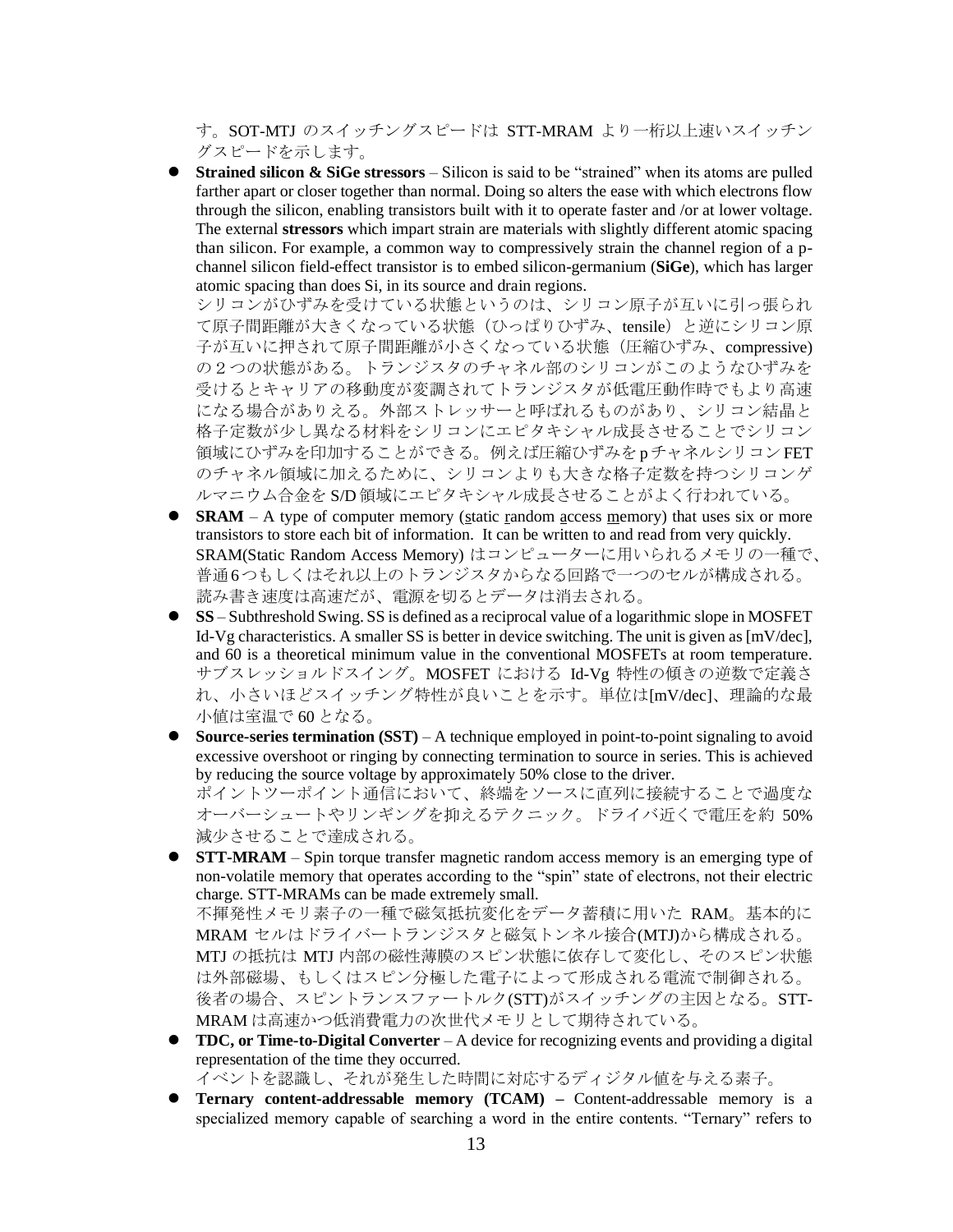capability of storing and querying "X" don't care, in addition to 0 and 1. 連想記憶は、記憶領域全体の中から特定のワードを検索する特殊メモリである。"三 値"とは、0/1 に加えて、"X" (ドントケア)を保持、検索可能であることを意味する。

⚫ **Time-of-Flight (ToF) ranging system/method** – A system/method that measures a distance by measuring a period from a signal launch time to its detection by reflected by an object. In image sensor based systems, the signal is light pulses. Direct ToF is a scheme that measure a delay between transmitted and reflected pulses, and Indirect ToF is a scheme to measure phase shift or other signals between light pulses. In ToF CIS systems, since all pixels must be synchronously driven to the light sources, the global shutter function is indispensable. 信号が発信から受信までの時間を測定することによって、信号を反射する対象物ま での距離を測定するシステムは方法。イメージセンサを用いた測距システムの場合、 上記信号は光パルスである。光パルスを対象物に照射してセンサに戻ってくるまで

の時間そのものを測定する手法を直接 ToF、位相差や短時間積分強度などに現れる 信号差を測定する手法を間接 ToF と呼ぶ。また、ToF CIS システムにおいては、前画 素を同時に信号と同期する必要があることから、グローバルシャッター機能が不可 欠である。

**■ Transistor** – A tiny electrical switch that serves as the building block for integrated circuits. It has no moving parts and is made with a semiconductor material, usually silicon. Transistors can be ganged together by the billions on chips and programmed to receive, process and store information, and to output information and/or control signals.

トランジスタは半導体集積回路を構成する小さな電気的なスイッチ。スイッチと言 っても可動部は無く、半導体材料、大抵はシリコン製であって、FET の場合はゲー ト電極に印加する電圧によってチャネル領域中の反転層の状態を制御しドレイン電 流をスイッチする。トランジスタは一つのチップ内に何百万もの数が詰め込まれて おり、情報の受領、処理、蓄積、また情報や制御信号の出力を行うようにプログラ ムされている。

⚫ **TSV** – Through silicon vias. TSVs provide a connection from the top to the bottom of a silicon die, allowing vertical interconnections for 3-D stacking of dies. シリコン貫通電極のこと。TSV はシリコン・ダイのトップからボトムまでを電気的

に接続し、ダイの 3 次元積層のための垂直配線を可能にする。 ⚫ **Transformer** – An architecture of the deep neural network. Transformer architecture was proposed for natural language processing in 2017, and it is widely known as a fast and accurate translation task. Compared to traditional architecture, such as the encoder-decoder model using CNN and RNN, Transformer uses the "Attention" model to combine encoder and decoder.

- Recently Transformer architecture has also been applied for others, such as vision tasks. Transformer とは、2017 年に発表された自然言語処理に関する論文の中で初めて登場 した深層学習ネットワークアーキテクチャのこと。速いのに精度が高いという特徴 で広く知られている。それまで主流だった CNN、RNN を用いたエンコーダーデコー ダーモデルとは違い、エンコーダーとデコーダーを Attention というモデルで結んだ 構造となっている。近年は画像認識タスクのような他の用途にも本アーキテクチャ が適用されている。
- ⚫ **UWB**  Ultra-wideband radio is wireless communication that operates in the 3.1-10.6 GHz band using a minimum of 500MHz of bandwidth, typically with very low average radiated power density.

超広帯域無線(Ultra-wideband radio)は 3.1 – 10.6GHz 帯において最低 500MHz 以上の帯 域を使用、かつ極低放射電力密度により動作する無線通信のこと。

⚫ **WDM** – Wavelength division multiplexing is a high-speed, large-capacity information communication technology which simultaneously carries multiple optical signals of different wavelengths on a single optical fiber cable.